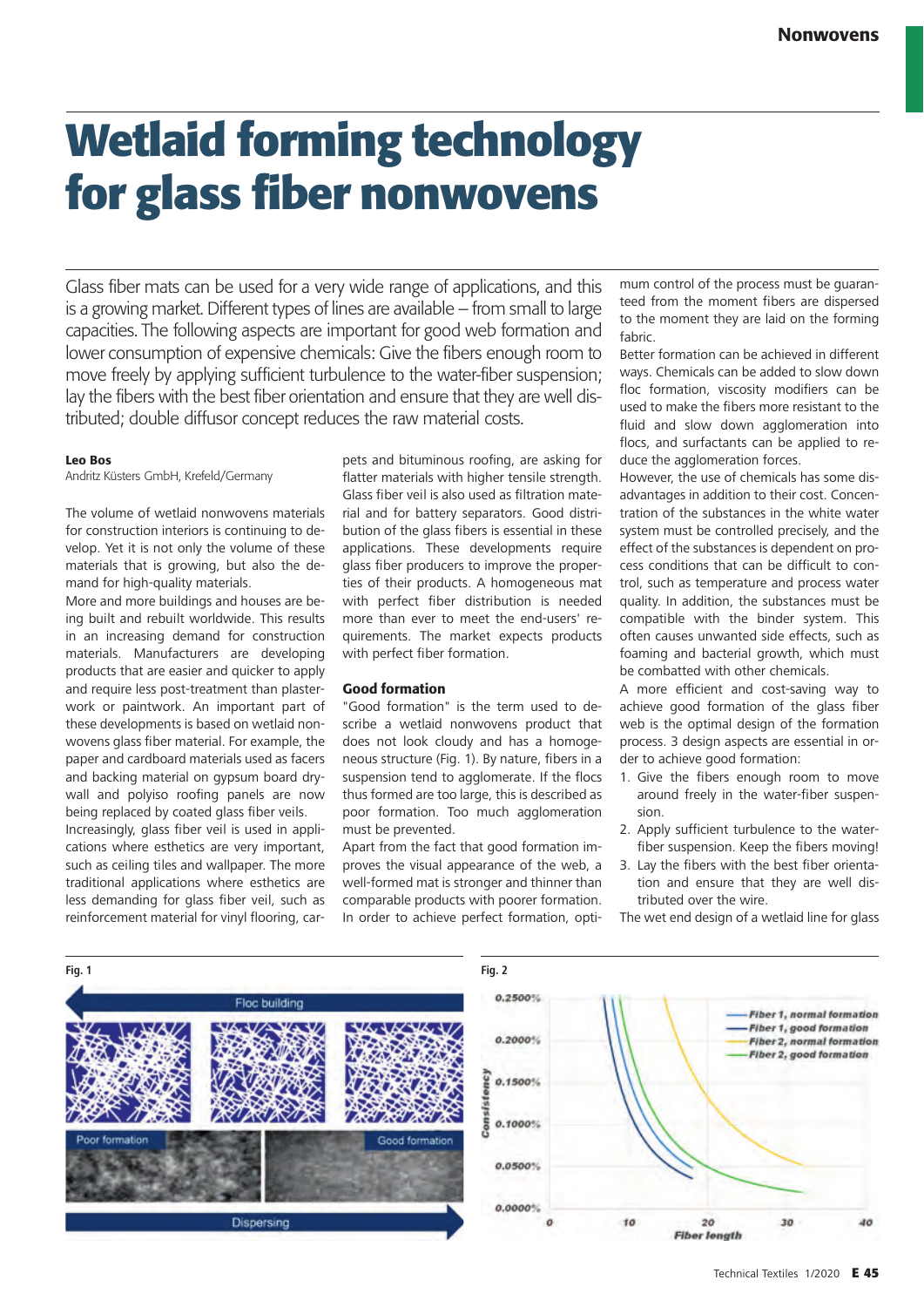fiber mats has a significant impact on the forming process. Applying the best design can limit dependency on white water viscosity and surfactant chemicals.

## Give fibers space

Inclined wire formers for wetlaid nonwovens have been specially developed to handle long fibers. The consistency (= percentage of solids by weight) of the slurry needs to be lower if the fibers are longer so that they have enough space to move around freely in the slurry and there is enough space between the individual fibers (Fig. 2).

In order to give the fibers the necessary space, fast (>500 m/min) and wide (>5.5 m) machines must pump enormous amounts of white water (>350 m<sup>3</sup>/min) through the former. This places heavy demands on the design of the former, but also on the fan pump required (Fig. 3).

This pump must be an optimum match to the rest of the forming system. The engineers of these systems must know both the characteristics of the former and of the pump down to a very detailed level in order to prevent mismatches. Such mismatches can have farreaching consequences. The system may operate in the cavitation window of the pump, causing pulsations and fiber clumps. This can also seriously damage the pump.

Particularly after the production speed of existing machines has been increased, the

fan pump often has to operate far beyond the optimum operating window. It is recommended to have new formers installed or existing formers converted by experts on inclined wire formers and fan pumps.

## Keep the fibers moving

For optimum formation, the fibers must be dispersed and remain so. Proper dispersion begins by mixing the fibers into the white water. This usually takes place in a mixing tank that is derived directly from the pulper commonly used in the paper industry. In practice, it has been established that the correct design of the agitator and the required power depend on fiber length, fiber diameter and, in particular, the sizing on the glass fibers.

After the fibers have been dispersed, they must remain in motion continuously to prevent agglomeration until they are laid on the forming fabric. Hence, the intermediate buffer and dilution tanks must also be equipped with agitators tuned to this specific application.

It is highly recommended to test the behavior of the fibers in combination with various types of agitators in order to ensure that the fibers are incorporated properly first of all and that they remain dispersed.

It is certainly very important for the fibers to keep moving in the former. In most formers, this takes place in a diffusor block. In these

diffusors formed by numerous tubes, energy in the form of pressure is converted into speed. However, this process cannot continue unchecked. If the fluid speed is too high, the critical speed is exceeded and the flow becomes turbulent instead of laminar. Turbulent flow is not desirable in the diffuser. On the contrary, it can lead to fiber agglomerations forming, for example clumps.

By applying 2 diffusers (Figs. 4 and 5), the fiber-containing slurry can be accelerated twice in immediate succession without the critical speed being exceeded. As a result, more dispersing energy is available just before actual formation of the mat, and the formation of too large flocs is prevented.

## Fiber laying with good distribution and orientation

The veil must be of constant quality over both the length (machine direction) and width (cross-machine direction). If the fibers are not perfectly distributed, this will lead not only to differences in the visual properties of the product, but also to differences in important physical properties, such as thickness, basis weight and tensile strength.

To achieve perfect distribution, the slurry must be distributed pulse-free and evenly across the width. A pulse-free stock flow can be obtained by using a well-designed fan pump in combination with the dual diffuser concept. Any residual pulsation is absorbed